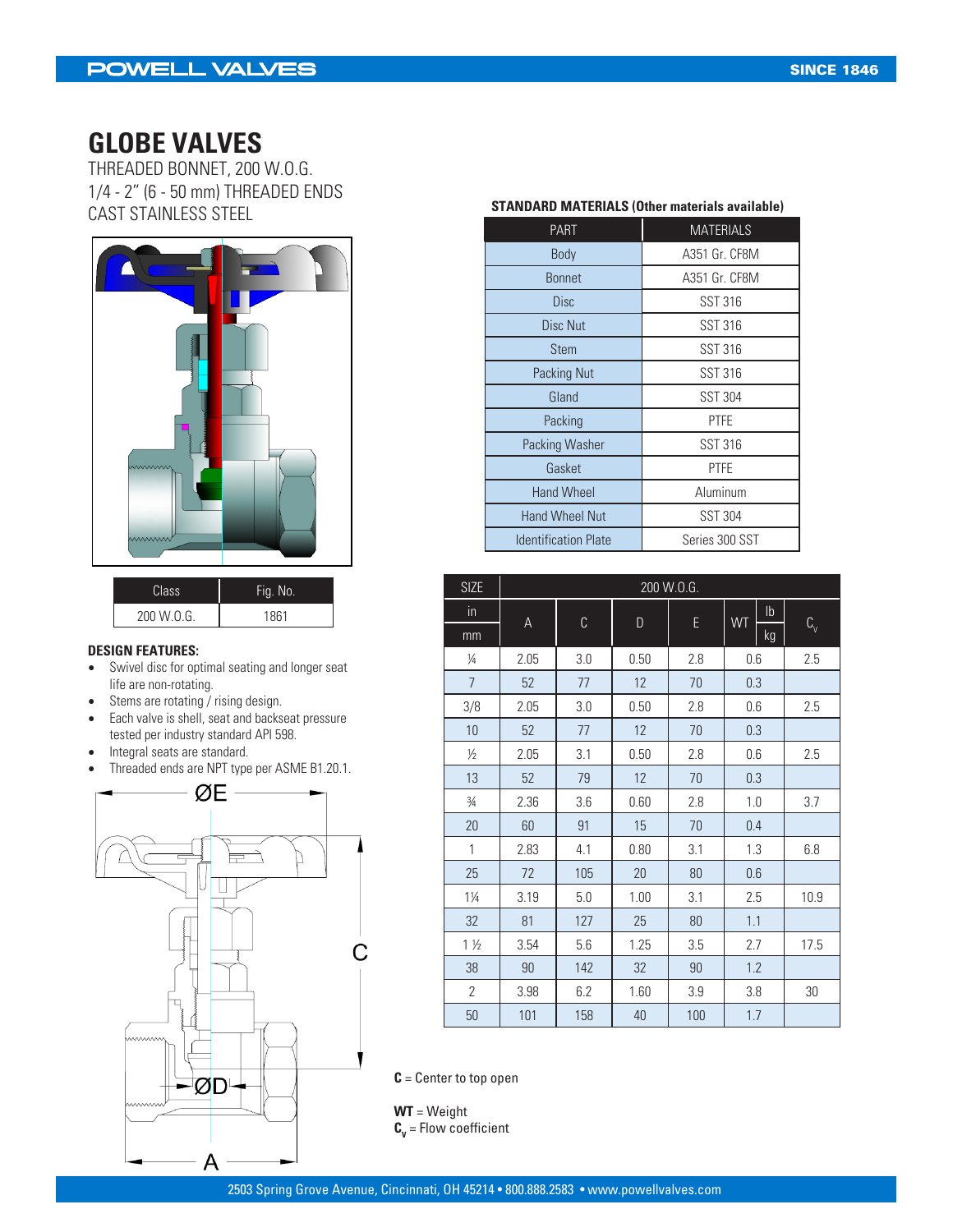### **API 603 WALL GLOBE VALVES**

BOLTED BONNET, CLASSES 200-600 1/4 - 2" (6 - 50 mm), THREADED OR SOCKET WELD ENDS CAST STAINLESS STEEL



| Class <sup>'</sup> | Fig. No. |
|--------------------|----------|
| 200                | 2474     |
| 300                | 2447 (1) |
| 600                | 1983 (1) |
|                    |          |

1). See pages 16-18 for flanged and butt weld designs

#### **DESIGN FEATURES:**

- Seat face: Ground and lapped to a smooth finish.<br>• Body and bonnet joint accurately machined Gask
- Body and bonnet joint accurately machined. Gasket materials and details on page 6.
- Swivel disc for optimal seating and longer seat life .<br>• Stems are rotating / rising design
- Stems are rotating / rising design.
- Each valve is shell, seat and backseat pressure tested per industry standard API 598.
- Body and bonnet castings are precision machined.

| <b>PART</b>   | <b>MATERIALS</b>                |
|---------------|---------------------------------|
| <b>Body</b>   | A351 Gr. CF3M                   |
| <b>Bonnet</b> | A351 Gr. CF8M                   |
| <b>Disc</b>   | A276316                         |
| Disc Nut      | A276316                         |
| <b>Stem</b>   | A276 316                        |
| Claud Flannin | $A \cap F A$ $C$ . $C F \cap A$ |

**STANDARD MATERIALS (Other materials available)**

### Gland Flange **A351 Gr. CF8M** Eye Bolt **A193 Gr. B8** Eye Bolt Nut Research A194 Gr. 8 Gland **A276 316** Packing **PTFE** Gasket **PTFE** Hand Wheel **A47** Hand Wheel Nut **Steel**

| Stem Bushing                | A582 416       |
|-----------------------------|----------------|
| Body / Bonnet Bolt          | A193 Gr. B8    |
| Body / Bonnet Nut           | A194 Gr.8      |
| <b>Set Screw</b>            | Steel          |
| <b>Identification Plate</b> | Series 300 SST |

#### **Design Specifications**

| <b>Item</b>                    | Applicable Specification |
|--------------------------------|--------------------------|
| <b>Wall thickness</b>          | API 603 & B16.34         |
| Pressure - temperature ratings | <b>ASME B16.34</b>       |
| General valve design           | <b>ASME B16.34</b>       |
| <b>End Threads-NPT</b>         | ASME B1.20.1             |
| Socket Weld Ends               | <b>ASME B16.11</b>       |
| <b>Materials</b>               | <b>ASTM</b>              |

- Gland has two-piece construction for easy alignment.
- Each valve has a unique certification number that is traceable to the valve certification sheet which includes MTR data, pressure test, inspection result and certificate of conformance.
- Other available options as follows:
	- » Alternate valve materials available
	- » NACE service
	- » Special cleaning for applications such as oxygen or chlorine
	- » Other options available as specified

**NOTE**: Powell reserves the right to convert threaded ends to socket weld when needed, which will result in thread remnants as pipe stop.

2503 Spring Grove Avenue, Cincinnati, OH 45214 • 800.888.2583 • www.powellvalves.com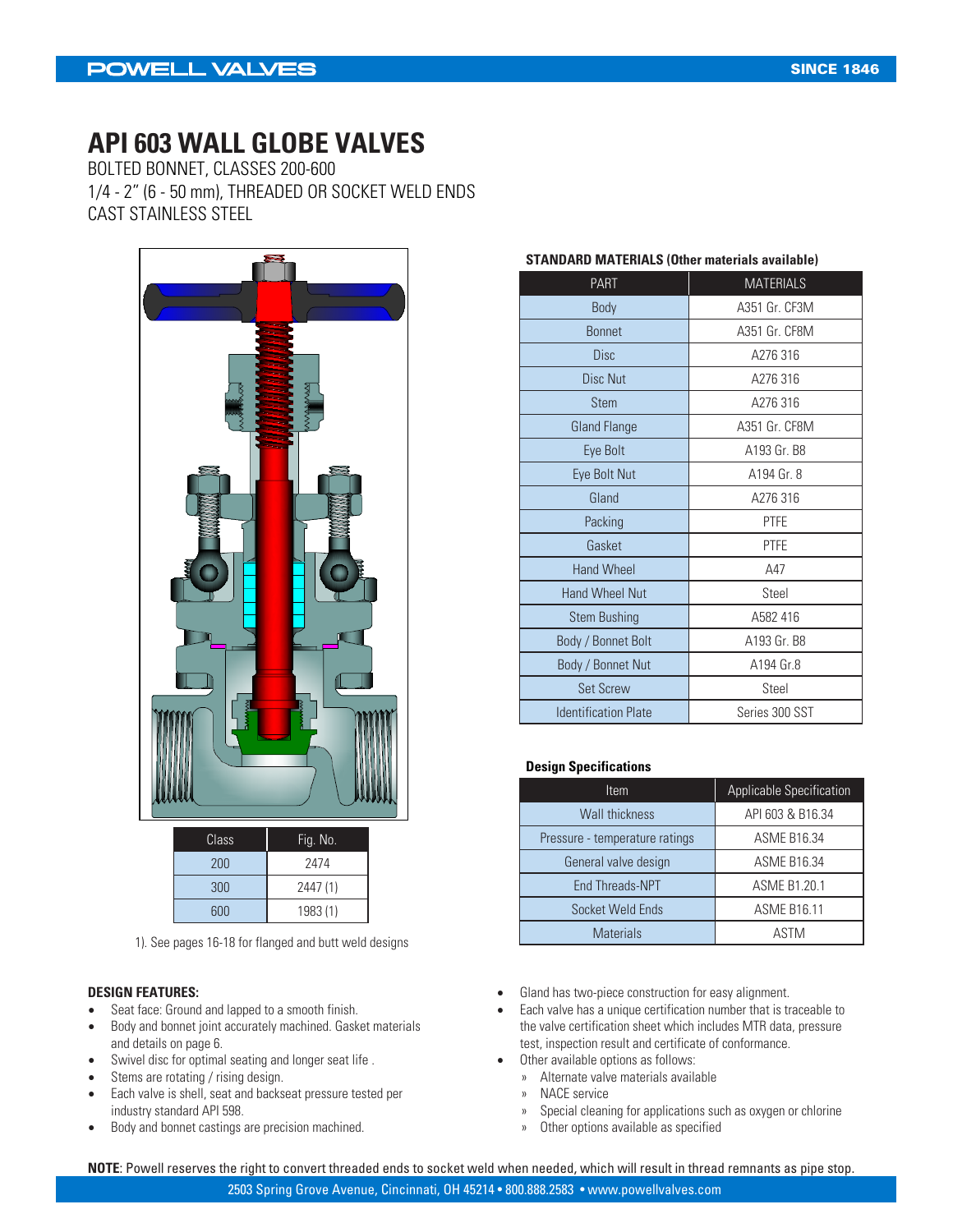## **GLOBE VALVE DIMENSIONS**

(CLASSES 200 - 600)

| <b>SIZE</b>    | <b>ASME 200</b> |      |      |     |    |             |                           |               | <b>ASME 300</b> |                 |     |           |      |            |               |  |
|----------------|-----------------|------|------|-----|----|-------------|---------------------------|---------------|-----------------|-----------------|-----|-----------|------|------------|---------------|--|
| $\mathsf{in}$  |                 |      |      |     |    |             |                           | $\mathsf{lb}$ |                 |                 |     |           |      |            | $\mathsf{lb}$ |  |
| mm             | A               | C    | D    | E.  | WT | kg          | $\mathbf{C}_{\mathbf{v}}$ | A             | $\mathbb C$     | D               | E   | <b>WT</b> | kg   | $C_{\vee}$ |               |  |
| $\frac{1}{4}$  | 2.88            | 6.8  | 0.50 | 3.0 |    | 3.5         | 2.5                       | 2.88          | 6.8             | 0.50            | 3.0 |           | 3.6  | 2.5        |               |  |
| $\overline{7}$ | 73              | 171  | 13   | 76  |    | 1.6         |                           | 73            | 171             | 13              | 76  |           | 1.6  |            |               |  |
| 3/8            | 2.88            | 6.8  | 0.50 | 3.0 |    | 3.5         | 2.5                       | 2.88          | 6.8             | 0.50            | 3.0 |           | 3.6  | 2.5        |               |  |
| 10             | 73              | 171  | 13   | 76  |    | 1.6         |                           | 73            | 171             | 13              | 76  |           | 1.6  |            |               |  |
| $\frac{1}{2}$  | 2.88            | 6.8  | 0.50 | 3.0 |    | 3.5         | 2.5                       | 2.88          | 6.8             | 0.50            | 3.0 |           | 3.8  | 2.5        |               |  |
| 13             | 73              | 171  | 13   | 76  |    | 1.6         |                           | 73            | 171             | 13              | 76  |           | 1.7  |            |               |  |
| $\frac{3}{4}$  | 3.25            | 7.3  | 0.75 | 3.5 |    | 4.5         | 5.8                       | 3.25          | 7.3             | 0.75            | 3.5 |           | 4.6  | 5.8        |               |  |
| 20             | 83              | 186  | 19   | 89  |    | 2.0         |                           | 83            | 186             | 19              | 89  |           | 2.1  |            |               |  |
| $\mathbf{1}$   | 3.75            | 8.2  | 1.00 | 4.0 |    | 6.7         | 10.7                      | 3.75          | 8.2             | 1.00            | 4.0 |           | 7.1  | 10.7       |               |  |
| 25             | 95              | 208  | 25   | 102 |    | 3.0         |                           | 95            | 208             | 25              | 102 |           | 3.2  |            |               |  |
| $1\frac{1}{4}$ | 5.50            | 8.9  | 1.50 | 5.0 |    | 10.5        | 25                        | 5.50          | 8.9             | 1.50            | 5.0 |           | 13.5 | 25         |               |  |
| 32             | 140             | 226  | 38   | 127 |    | 4.8         |                           | 140           | 226             | 38              | 127 |           | 6.1  |            |               |  |
| $1\frac{1}{2}$ | 5.50            | 9.9  | 1.50 | 5.0 |    | 13.7        | 25                        | 5.50          | 9.9             | 1.50            | 5.0 |           | 19.1 | 25         |               |  |
| 38             | 140             | 251  | 38   | 127 |    | 6.2         |                           | 140           | 251             | 38              | 127 |           | 8.7  |            |               |  |
| $\overline{2}$ | 6.00            | 10.9 | 2.00 | 6.0 |    | 19.8        | 50                        | 6.00          | 10.9            | 2.00            | 6.0 |           | 25.8 | 50         |               |  |
| 50             | 152             | 276  | 51   | 152 |    | 9.0         |                           | 152           | 276             | 51              | 152 |           | 11.7 |            |               |  |
| ╼              | $ \alpha$ F $-$ |      |      |     |    | <b>SIZE</b> |                           |               |                 | <b>ASME 600</b> |     |           |      |            |               |  |



| <b>SIZE</b>    | ASME 600 |             |             |     |                            |                     |  |
|----------------|----------|-------------|-------------|-----|----------------------------|---------------------|--|
| in             | A        | $\mathsf C$ | $\mathsf D$ | E   | $\mathsf{lb}$<br><b>WT</b> |                     |  |
| mm             |          |             |             |     | kg                         | $\text{C}_\text{v}$ |  |
| $\frac{1}{4}$  | 2.88     | 6.8         | 0.50        | 3.0 | 3.7                        | 2.5                 |  |
| $\overline{7}$ | 73       | 171         | 13          | 76  | 1.7                        |                     |  |
| 3/8            | 2.88     | 6.8         | 0.50        | 3.0 | 3.7                        | 2.5                 |  |
| 10             | 73       | 171         | 13          | 76  | 1.7                        |                     |  |
| $\frac{1}{2}$  | 2.88     | 6.8         | 0.50        | 3.0 | 3.7                        | 2.5                 |  |
| 13             | 73       | 171         | 13          | 76  | 1.7                        |                     |  |
| $\frac{3}{4}$  | 3.25     | 7.3         | 0.75        | 3.5 | 4.8                        | 5.8                 |  |
| 20             | 83       | 186         | 19          | 89  | 2.2                        |                     |  |
| 1              | 3.75     | 8.3         | 1.00        | 5.0 | 7.4                        | 10.7                |  |
| 25             | 95       | 211         | 25          | 127 | 3.4                        |                     |  |
| $1\frac{1}{4}$ | 5.00     | 10.6        | 1.25        | 6.0 | 17.5                       | 17.1                |  |
| 32             | 127      | 269         | 32          | 152 | 7.9                        |                     |  |
| $1\frac{1}{2}$ | 5.63     | 10.9        | 1.50        | 7.0 | 21.0                       | 25                  |  |
| 38             | 143      | 276         | 38          | 178 | 9.5                        |                     |  |
| $\overline{2}$ | 6.25     | 12.8        | 2.00        | 8.0 | 40.0                       | 50                  |  |
| 50             | 159      | 324         | 51          | 203 | 18.1                       |                     |  |

**C** = Center to top open

**WT** = Weight  $\mathbf{C_v}$  = Flow Coefficient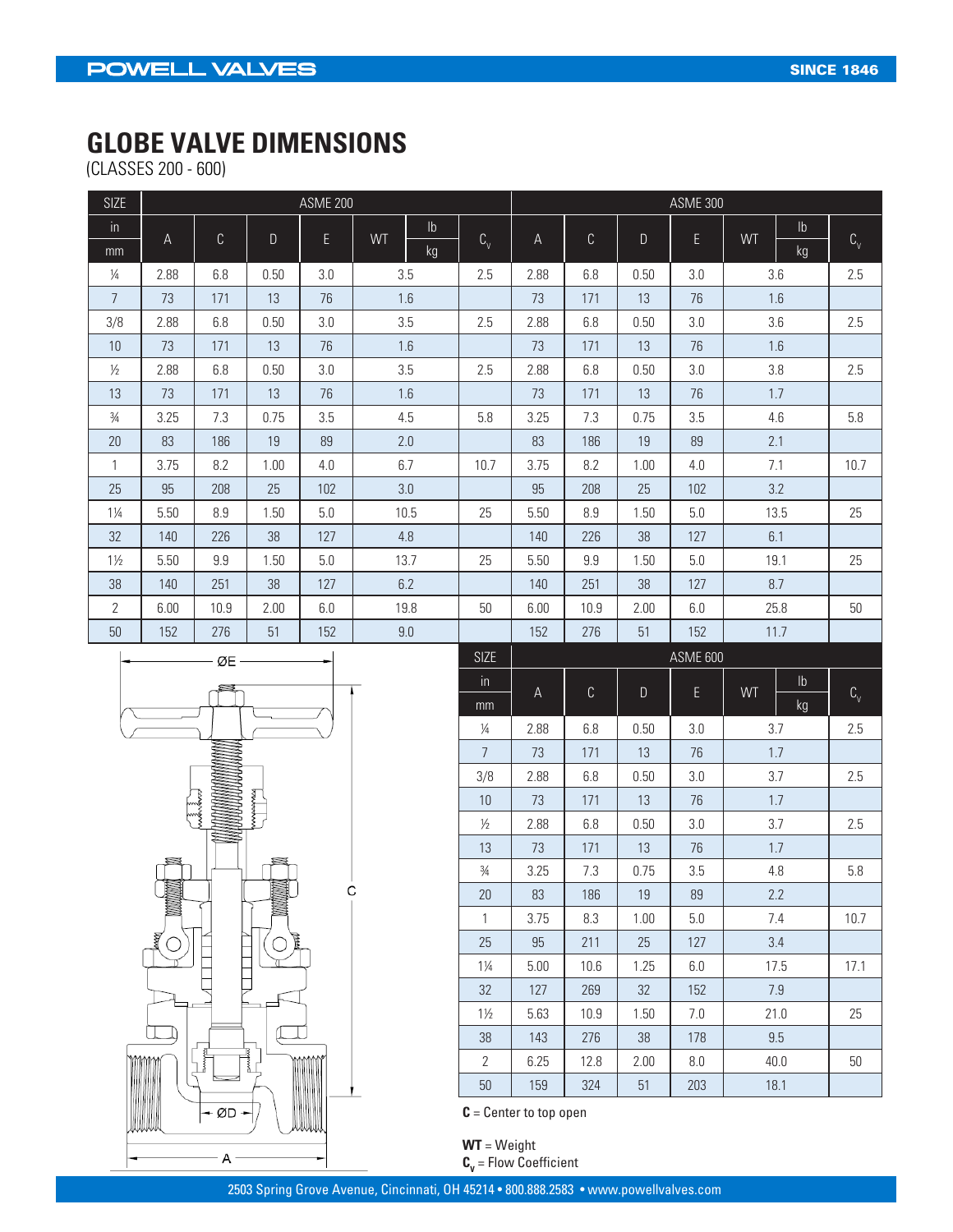### **API 603 GLOBE VALVES**

BOLTED BONNET, CLASSES 150 - 600 FLANGED AND BUTTWELD ENDS CAST STAINLESS STEEL



| Class | Fig. No  |
|-------|----------|
| 150   | 2475     |
| 300   | 2447 (3) |
| 600   | 1983 (3) |

- Seat face: Ground and lapped to a smooth finish.
- Body and bonnet joint accurately machined. Gasket materials and details on page 6.
- Swivel disc for optimal seating and longer seat life.
- Stems of hand wheel operated design are rotating / rising design.
- Each valve is shell, seat and backseat pressure tested per industry standard API 598.
- Integral seats are standard. Renewable seat rings available on special order
- Body and bonnet castings are precision machined. One-piece bonnet up to 12" (350 mm) valve size on all classes.
- Gland has two-piece construction for easy alignment.
- Weld ends are available per ASME B16.25 or per customer's
- specification.
- Flanges:
	- » Classes 150-300: 1/16" raised face.
	- » Class 600: 1/4" raised face.
	- » Finish 125-250 AARH for all valves.
- Threaded and socket weld ends are available on sizes 2" and smaller.
- Each valve has a unique certification number that is traceable to the valve certification sheet which includes MTR data, pressure test, inspection result and certificate of conformance.

| <b>PART</b>                     | <b>MATERIALS</b>  |
|---------------------------------|-------------------|
| Body                            | A351 Gr. CF8M (2) |
| Bonnet / Yoke arm               | A351 Gr. CF8M     |
| <b>Disc</b>                     | A276 316          |
| Disc Nut                        | A276 316          |
| <b>Stem</b>                     | A276 316          |
| <b>Stem Bushing</b>             | A439 D-2 (4)      |
| <b>Gland Flange</b>             | A351 Gr. CF8      |
| Eye Bolt                        | A193 Gr. B8       |
| Eye Bolt Nut                    | A194 Gr.8         |
| Gland                           | A276 316          |
| Packing                         | <b>PTFE</b>       |
| Packing Washer / Packing Spacer | A276 316          |
| Gasket                          | PTFE              |
| Back Seat Bushing (5)           | A276 316          |
| <b>Hand Wheel</b>               | A47               |
| <b>Hand Wheel Nut</b>           | Steel             |
| Body / Bonnet Stud              | A193 Gr. B8       |
| Body / Bonnet Nut               | A194 Gr.8         |
| Bonnet / Yoke arm Stud (1)      | A193 Gr. B8       |
| Bonnet / Yoke arm Nut (1)       | A194 Gr.8         |
| Bearing Cap (1)                 |                   |
| Cap Screws (1)                  | Series 300 SST    |
| <b>Identification Plate</b>     |                   |

- 1. 14" Valve sizes and up all classes have a two piece yoke.
- 2. CF3M for weld end bodies.
- 3. See pages 14-15 for 2" and smaller sizes with threaded or socket weld ends.
- 4. For valve sizes 2" and smaller, T416 steel is used.
- **DESIGN FEATURES: DESIGN FEATURES:** 5. Used in valve sizes 2 $\frac{y}{z}$  and larger.

#### **Design Specifications**

| <b>Item</b>                    | <b>Applicable Specification</b> |
|--------------------------------|---------------------------------|
| <b>Wall thickness</b>          | API 603 & B16.34                |
| Pressure - temperature ratings | <b>ASME B16.34</b>              |
| General valve design           | B16.34                          |
| End to End dimensions          | <b>ASME B16.10</b>              |
| Flange design                  | ASME B16.5                      |
| Butt Weld design               | <b>ASME B16.25</b>              |
| <b>Materials</b>               | ASTM                            |

- Heavier walled API 600 design available.
- Other available options as follows:
- » Alternate valve materials such as chrome and stainless steel alloys
- » Alternate trim materials
- » Bypass, drain and other auxiliary connections
- » Gear, motor, and cylinder actuators available
- » NACE service
- » Special cleaning for applications such as oxygen or chlorine
- » Other options available as specified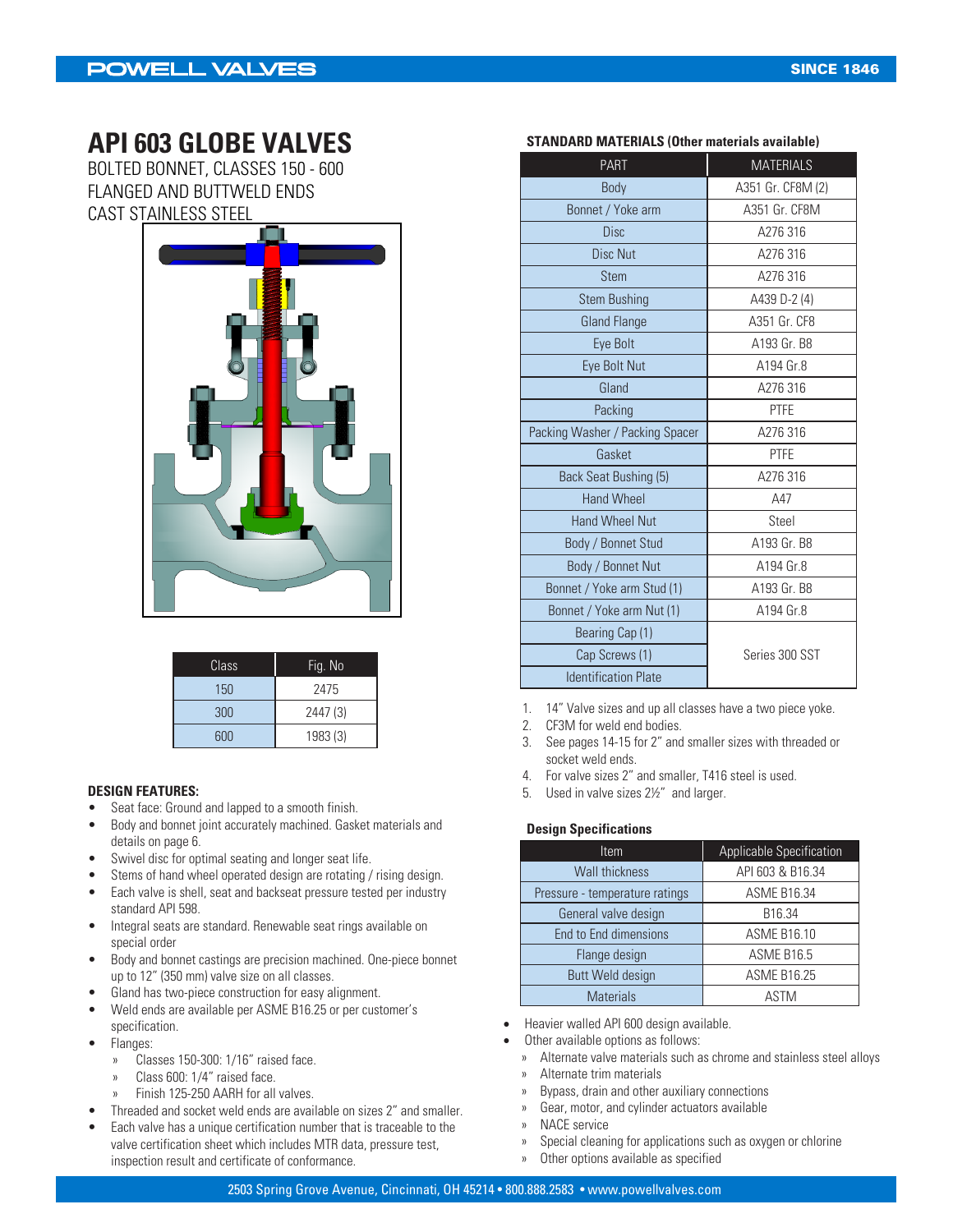# **GLOBE VALVE DIMENSIONS (CLASSES 150 - 600)**

| <b>SIZE</b>    |       |      | <b>ASME 150</b> |       |      |       |      | <b>ASME 300</b> |              |      | <b>ASME 600</b> |         |      |       |       |  |
|----------------|-------|------|-----------------|-------|------|-------|------|-----------------|--------------|------|-----------------|---------|------|-------|-------|--|
| $\overline{m}$ | A     | B.   |                 | D     | E    | Α     | B    | $\mathbb{C}$    | $\mathsf{D}$ | E.   | A               | B(1)    | C(1) | D     | E     |  |
| mm             | FE/WE |      | C               |       |      | FE/WE |      |                 |              |      | FE/WE           |         |      |       |       |  |
| $\frac{1}{2}$  | 4.25  | 6.3  | 6.8             | 0.50  | 3.0  | 6.0   | 6.3  | 6.8             | 0.50         | 3.0  | 6.50            | 7.5     | 8.1  | 0.50  | 3.0   |  |
| 13             | 108   | 160  | 171             | 13    | 76   | 152   | 160  | 171             | 13           | 76   | 165             | 191     | 206  | 13    | 76    |  |
| $\frac{3}{4}$  | 4.63  | 6.8  | 7.3             | 0.75  | 3.5  | 7.0   | 6.8  | 7.3             | 0.75         | 3.5  | 7.50            | 8.9     | 9.5  | 0.75  | 3.5   |  |
| 20             | 117   | 173  | 186             | 19    | 89   | 178   | 173  | 186             | 19           | 89   | 191             | 225     | 241  | 19    | 89    |  |
| $\mathbf{1}$   | 5.00  | 7.7  | 8.2             | 1.00  | 4.0  | 8.0   | 7.7  | 8.2             | 1.00         | 4.0  | 8.50            | 9.9     | 10.5 | 1.00  | 5.0   |  |
| 25             | 127   | 196  | 208             | 25    | 102  | 203   | 196  | 208             | 25           | 102  | 216             | 251     | 267  | 25    | 127   |  |
| $1\frac{1}{2}$ | 6.50  | 9.0  | 9.9             | 1.50  | 5.0  | 9.0   | 9.0  | 9.9             | 1.50         | 5.0  | 9.50            | 10.9    | 11.6 | 1.50  | 7.0   |  |
| 38             | 165   | 229  | 251             | 38    | 127  | 229   | 229  | 251             | 38           | 127  | 241             | 277     | 295  | 38    | 178   |  |
| $\overline{2}$ | 8.00  | 9.9  | 10.9            | 2.00  | 6.0  | 10.5  | 9.9  | 10.9            | 2.00         | 6.0  | 11.50           | 12.5    | 13.3 | 2.00  | 8.0   |  |
| 50             | 203   | 251  | 276             | 51    | 152  | 267   | 251  | 276             | 51           | 152  | 292             | 318     | 338  | 51    | 203   |  |
| $2\frac{1}{2}$ | 8.50  | 14.9 | 16.4            | 2.50  | 9.8  | 11.5  | 16.7 | 18.2            | 2.50         | 9.8  | 13.00           | 16.4    | 17.6 | 2.50  | 11.81 |  |
| 65             | 216   | 378  | 416             | 64    | 250  | 292   | 423  | 461             | 64           | 250  | 330             | 416     | 448  | 64    | 300   |  |
| 3              | 9.50  | 14.1 | 15.4            | 3.00  | 11.8 | 12.5  | 14.1 | 15.4            | 3.00         | 11.8 | 14.00           | 17.2    | 18.7 | 3.00  | 13.8  |  |
| 80             | 241   | 357  | 390             | 76    | 300  | 318   | 357  | 390             | 76           | 300  | 355             | 438     | 475  | 76    | 350   |  |
| 4              | 11.50 | 16.5 | 18.0            | 4.00  | 11.8 | 14.0  | 16.7 | 18.0            | 4.00         | 13.8 | 17.00           | 20.2    | 21.7 | 4.00  | 17.7  |  |
| 100            | 292   | 419  | 457             | 102   | 300  | 356   | 423  | 458             | 102          | 350  | 431             | 514     | 552  | 102   | 450   |  |
| 6              | 16.00 | 17.6 | 19.7            | 6.00  | 15.8 | 17.5  | 21.0 | 23.2            | 6.00         | 17.7 | 22.00           | 25.7    | 27.9 | 6.00  | 23.6  |  |
| 150            | 406   | 446  | 499             | 152   | 400  | 445   | 534  | 589             | 152          | 450  | 558             | 653     | 709  | 152   | 600   |  |
| 8              | 19.50 | 20.1 | 22.6            | 8.00  | 17.7 | 22.0  | 23.9 | 26.3            | 8.00         | 21.7 | 26.00           | 29.1    | 31.6 | 7.88  | 27.7  |  |
| 200            | 495   | 511  | 574             | 203   | 450  | 559   | 606  | 669             | 203          | 550  | 660             | 739     | 803  | 200   | 700   |  |
| 10             | 24.50 | 23.9 | 26.9            | 10.00 | 21.7 | 24.5  | 26.7 | 29.7            | 10.00        | 23.6 | 31.00           | 41.3(1) |      | 9.75  | 27.7  |  |
| 250            | 622   | 606  | 682             | 254   | 550  | 622   | 677  | 753             | 254          | 600  | 787             | 1049(1) |      | 248   | 700   |  |
| 12             | 27.50 | 27.1 | 30.6            | 12.00 | 23.6 | 28.0  | 30.6 | 34.2            | 12.00        | 27.6 | 33.00           | 47.8(1) |      | 11.75 | 31.5  |  |
| 300            | 699   | 688  | 778             | 305   | 600  | 711   | 778  | 868             | 305          | 700  | 838             | 1215(1) |      | 298   | 800   |  |

(1) Gear operators standard for 10" and up for class 600. Height is to top of actuator.



**FE** = Flanged **WE** = Butt weld

**B** = Center to top closed **C** = Center to top open